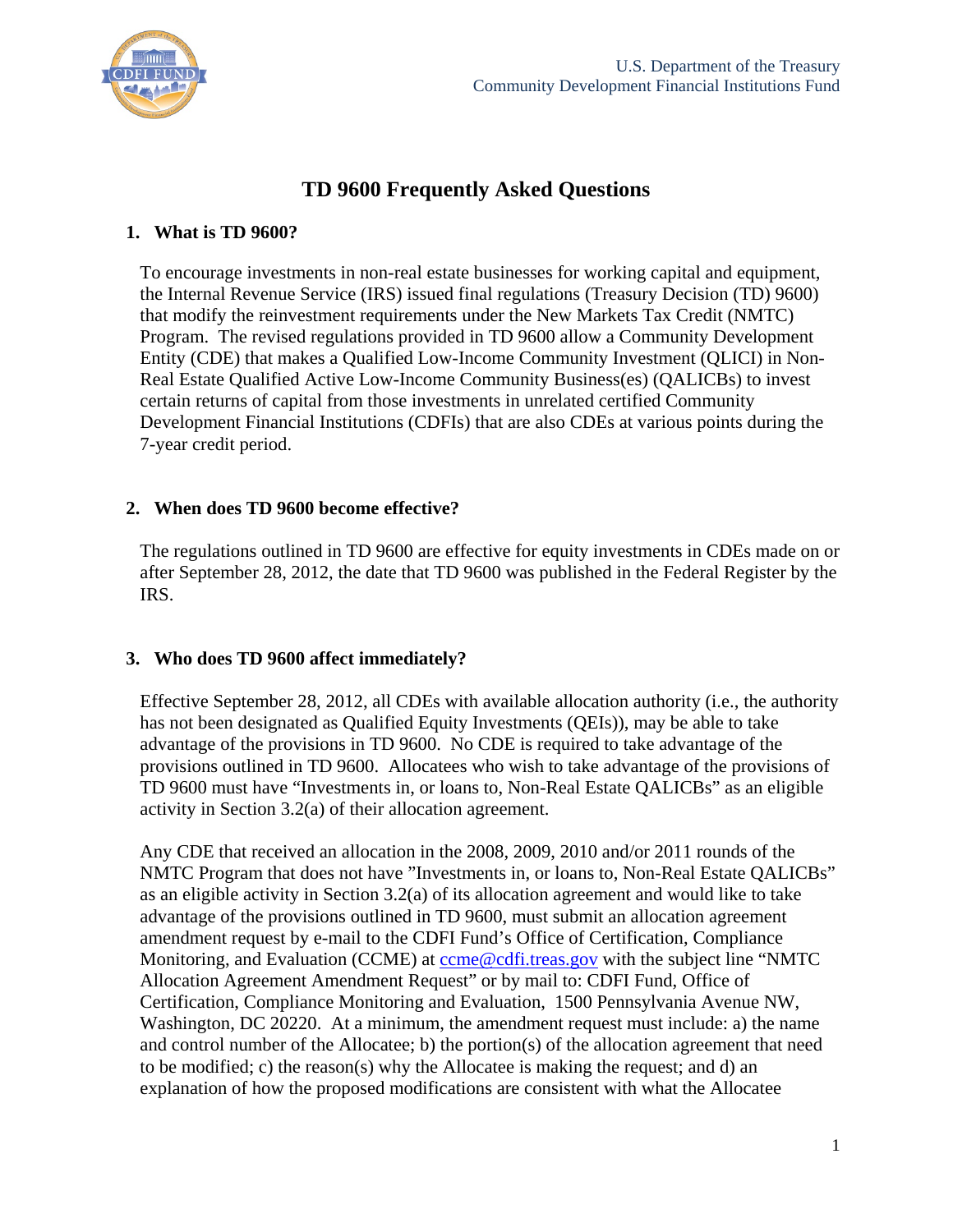

proposed in its application to the CDFI Fund, and will help to further the goals of the NMTC Program.

## **4. How do I designate an equity investment as a "non-real estate qualified equity investment"?**

Allocatees that would like to take advantage of the provisions outlined in TD 9600 must designate the equity investment as a Non-Real Estate QEI. Allocatees that have a NMTC allocation in the CY 2012 round or later will be able to designate the equity investment as a Non-Real Estate QEI directly in the CDFI Fund's Allocation Tracking System (ATS).

Allocatees that have an allocation prior to the CY 2012 round must first designate an equity investment as a QEI in ATS. Then, they must e-mail CCME to request that this QEI be recorded in the ATS as a Non-Real Estate QEI. This request must be submitted by the Authorized Representative within 60 days of the QEI issuance to come@cdfi.treas.gov with the subject line "NMTC: Request to Designate QEI [QEI Identifier] as a Non-Real Estate QEI." The request should include the Allocatee's name, the Allocatee's Award Control Number, and the QEI identification number. Alternatively, the Allocatee can also forward the QEI confirmation email generated by ATS with the subject Line "NMTC: Request to Designate QEI [QEI Identifier] as a Non-Real Estate QEI".

### **5. In light of TD 9600, how do the definitions of "Real Estate QALICB" and "Non-Real Estate QALICB" appear in the 2012 Allocation Agreement?**

In the CY 2012 Allocation Agreement, the CDFI Fund defines a Real Estate Qualified Active Low-Income Community Business (Real Estate QALICB) as any QALICB whose predominant business activity (i.e., activity that generates more than 50 percent of the business' gross income) includes the development (including construction of new facilities and rehabilitation/enhancement of existing facilities), management, or leasing of real estate.

The CDFI Fund defines a Non-Real Estate Qualified Active Low-Income Community Business (Non-Real Estate QALICB) as any QALICB that does not satisfy the definition of a Real Estate QALICB.

### **6. How will the updated definitions of "Real Estate QALICB" and "Non-Real Estate QALICB" in the 2012 Allocation Agreement affect CIIS reporting?**

Current reporting in CIIS 10.0 will not be affected by the updated definitions of "Real Estate QALICB" and "Non-Real Estate QALICB" in the 2012 allocation agreement. CDEs can continue to rely on the definitions of these terms that appear in FY 2012 Allocatee Transaction Level Report Data Point Guidance for CIIS 10.0.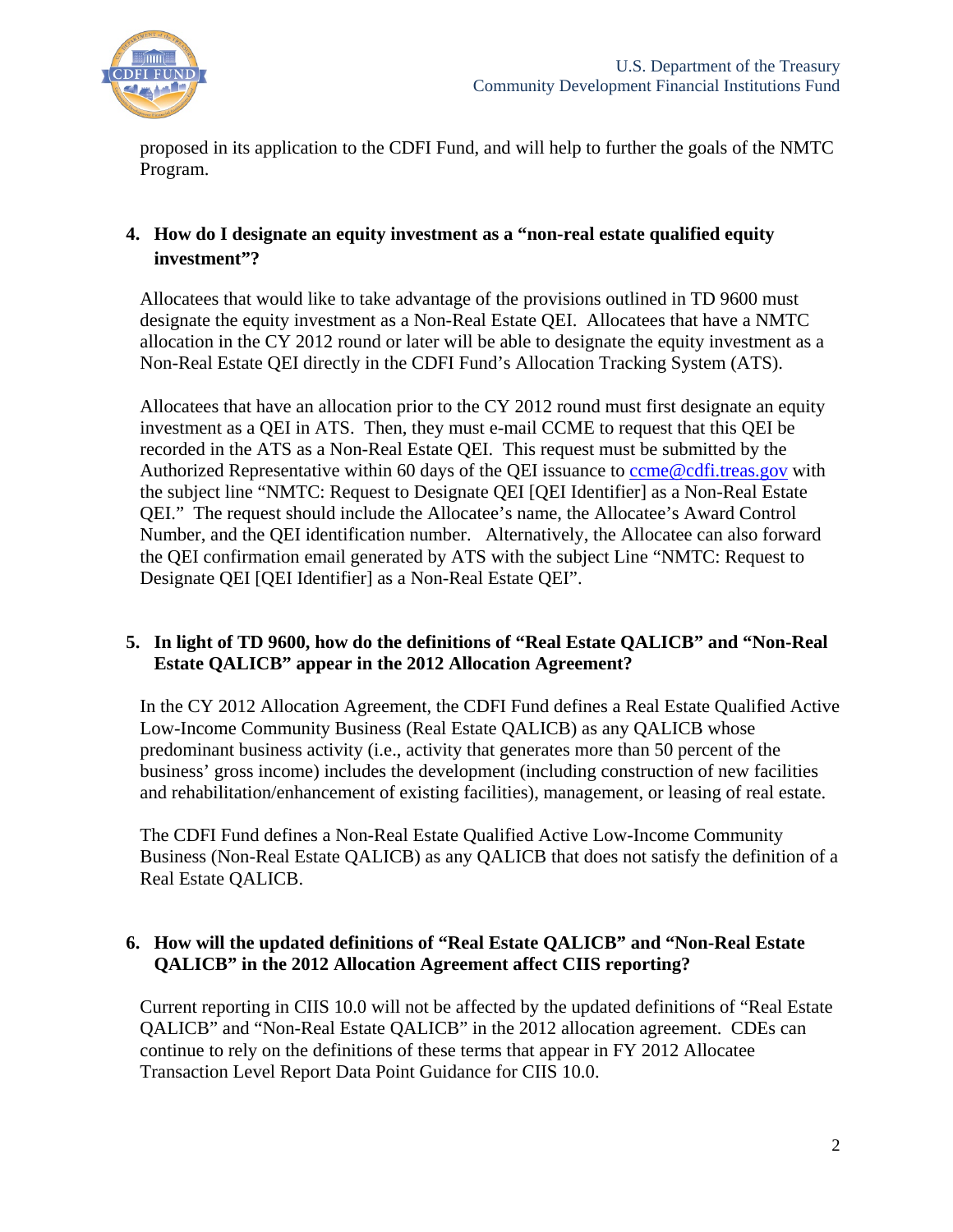

For CIIS 11.0 (FY 2013 reporting), the CDFI Fund plans to introduce updated definitions of "Real Estate QALICB" and "Non-Real Estate QALICB" in the QALICB Type field (PRJ: BE in CIIS 10.0). The values in QALICB Type will be edited to reflect the revised definitions of "Real Estate QALICB" and "Non-Real Estate QALICB" outlined in Question 5. The CDFI Fund also plans to add a new "Special Purpose Entity QALICB" value in this field to allow for separate reporting of these types of investments.

#### **7. What (if any) additional changes will be made to CIIS 11.0 based on TD 9600?**

In addition to the changes to the QALICB Type field outlined in Question 6, the CDFI Fund anticipates that changes will be made in CIIS 11.0 to the Purpose field (N-I: G in CIIS 10.0). In the Purpose field, the values of "Business" and "Microenterprise" will be revised to remove references to real estate based activities as eligible purposes in those categories. CDEs that report loans/investments for the first time in CIIS 11.0 will be report under these revised fields. If a CDE has previously reported on a loan/investment prior the changes in CIIS 11.0, it is not required to adjust the data reported in QALICB Type or Purpose to correspond with the revised guidance for these fields in CIIS 11.0.

## **8. How will the updated definitions of "Real Estate QALICB" and "Non-Real Estate QALICB" in the 2012 Allocation Agreement and CIIS 11.0 affect how compliance is measured with pre-2012 allocation agreements?**

For Allocatees that received an allocation in the CY 2011 round or earlier, the definitions of "Real Estate QALICB" and "Non-Real Estate QALICB" remain as outlined in the September 2011 NMTC Compliance & Monitoring FAQ, Question 13:

*"In general, loans or investments in businesses whose predominant business activity is the development (including construction of new facilities and rehabilitation/enhancement of existing facilities), management or leasing of real estate are considered "real estate QALICBs."* 

*Transactions with QALICBs whose predominant business activity includes all other types of business activities should be classified as non-real estate businesses regardless of: 1) how the business intends to use the proceeds of the transaction; or 2) whether the business intends to use any real estate owned by the business as collateral for a loan. For example, if an Allocatee provided a loan to a childcare provider for the purpose of purchasing the property where the childcare center would be housed, the Allocatee would categorize this loan as a "non-real estate" transaction. However, if the Applicant provided a loan to a real estate development company whose predominant business is the development of community facilities, for the purpose building a childcare center, this loan would be considered financing a real estate transaction - "real estate QALICB."*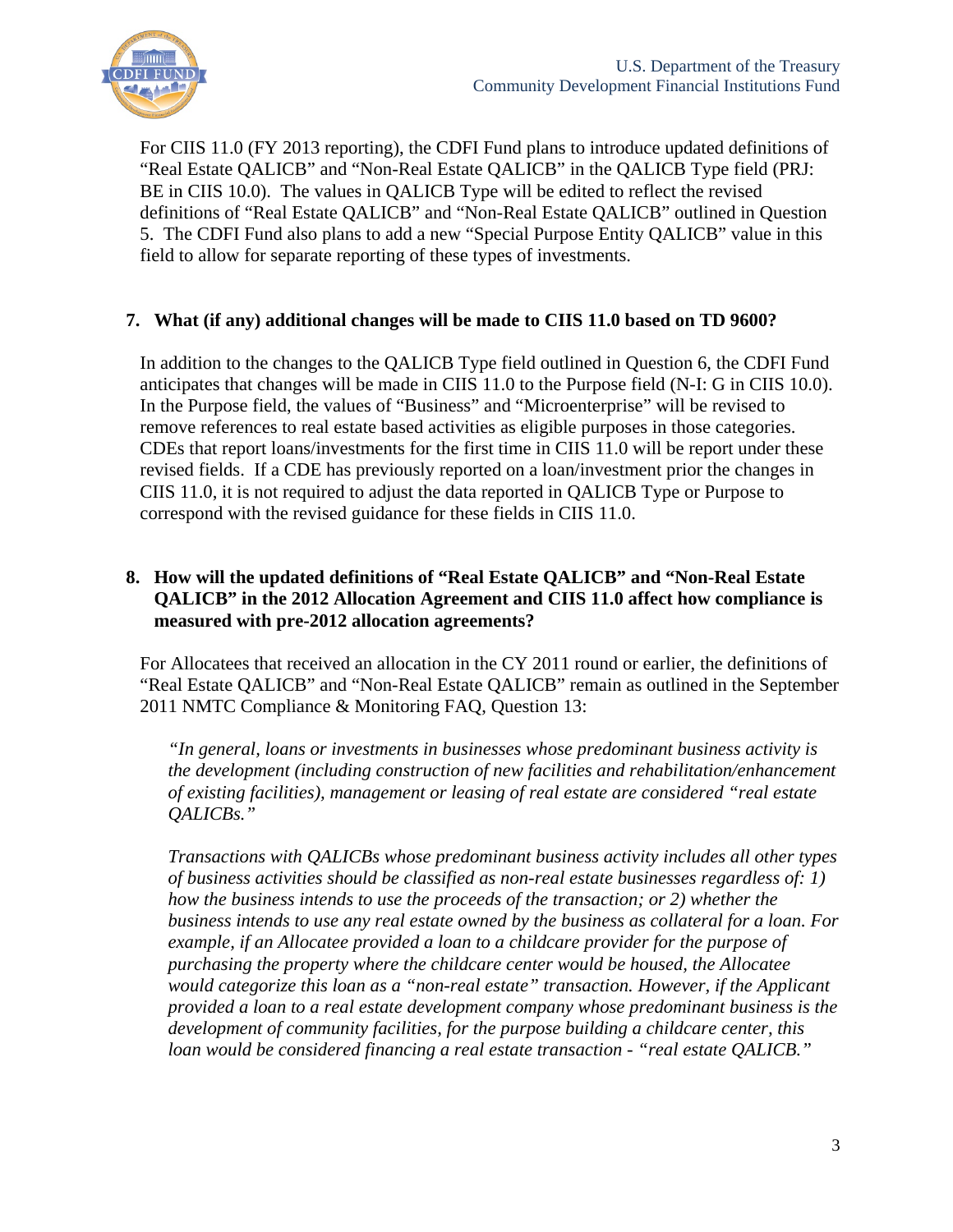

*Notwithstanding the above, loans or investments made to a special purpose entity that is controlled by or under common control with an operating company, and that was set up specifically to lease the property back to the operating company such that the operating company is the principal user of the property, may be classified as either a "real estate QALICB" or a "non-real estate QALICB", at the discretion of the CDE. An operating company is considered the principal user of the QALICB's property if it is the occupant of a majority (i.e., greater than 50%) of the rentable square footage of the QALICB's property. The QALICB may lease the balance of its property to one or more third parties."* 

As referenced in Question 6, the CDFI Fund anticipates making modifications to CIIS 11.0 so that loans or investments made to a Special Purpose Entity that is controlled by or under common control with a Non-Real Estate business, and that was set up specifically to lease the property back to the Non-Real Estate business such that the Non-Real Estate business is the principal user of the property will be reported separately from "Real Estate QALICBs" and "Non-Real Estate QALICBs."

All CDEs reporting on a loan/investment for the first time in CIIS 11.0 will use these new criteria for categorizing QALICB Type. For allocations from the CY 2011 round or earlier, an investee/borrower that is a "Special Purpose Entity QALICB" may be classified as either a Real Estate or a Non-Real Estate QALICB by the CDFI Fund for the purposes of measuring a CDE's compliance with its respective allocation agreement.

## **9. How will the updated definitions of "Real Estate QALICB" and "Non-Real Estate QALICB" in the 2012 Allocation Agreement and CIIS 11.0 affect how compliance is measured for CDEs with a 2012 Allocation Agreement (or later)?**

Based on the new definitions of "Real Estate QALICB" and "Non-Real Estate QALICB," loans/investments made into a special purpose entity that is controlled by or under common control with a Non-Real Estate business, and that was set up specifically to lease the property back to the Non-Real Estate business such that the Non-Real Estate business is the principal user of the property will be considered a Real Estate QALICB for the purposes of measuring compliance with the 2012 allocation agreement. However, such an investment should be reported as a "Special Purpose Entity QALICB" in CIIS.

Despite the fact that investments in Special Purpose Entity QALICBs will be deemed Real Estate QALICBs for the purpose of measuring compliance with the 2012 allocation agreement, the CDFI Fund will continue to view investments made to Special Purpose Entity QALICBs as investments assisting Non-Real Estate businesses and report them to the public as such.